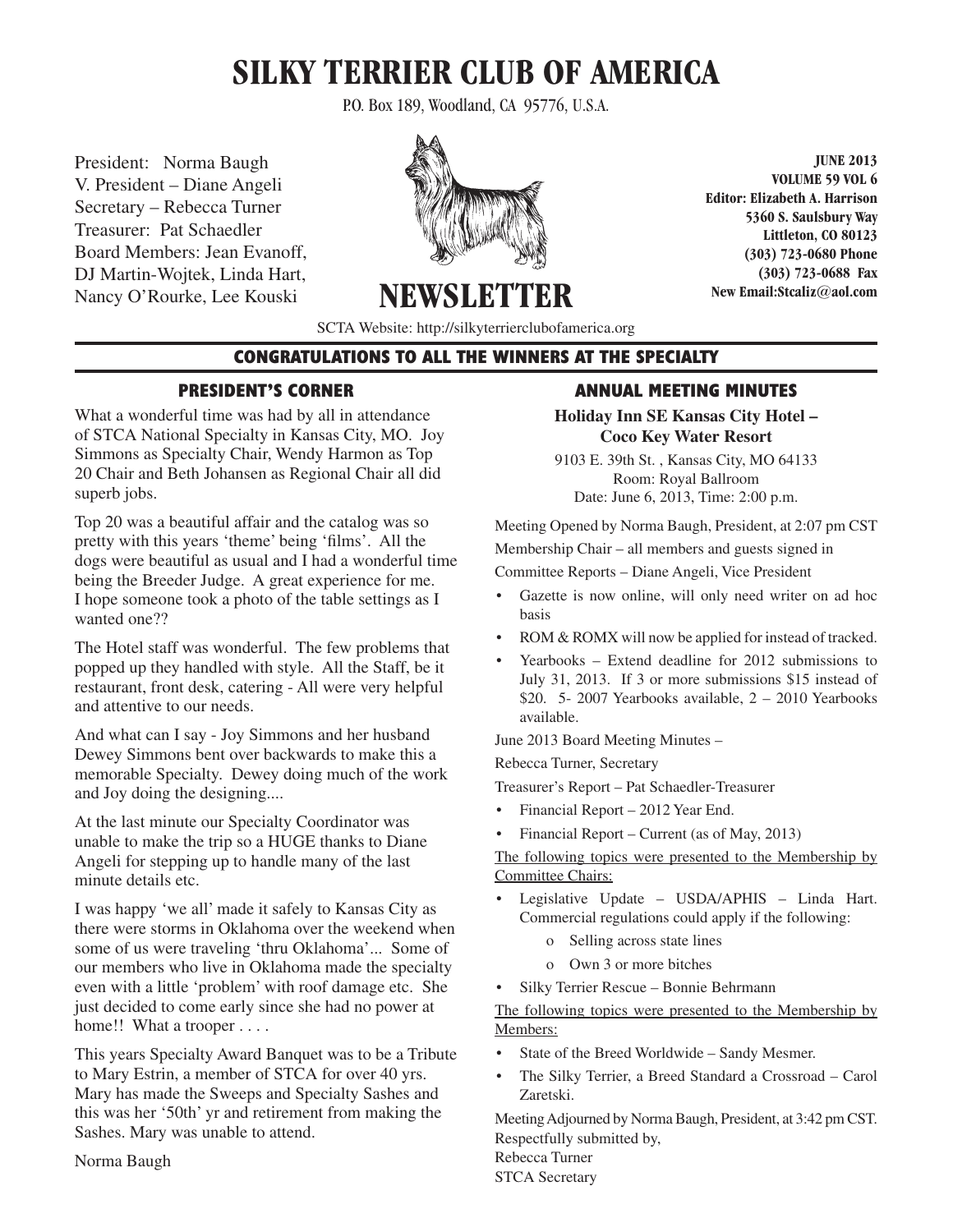#### **ANNUAL BOARD MEETING MINUTES**

#### **Holiday Inn SE Kansas City Hotel – Coco Key Water Resort**

9103 E. 39th St. , Kansas City, MO 64133 Room: President's Suite Date: June 3, 2013, Time: 4 p.m.

- Called to order Norma Baugh President at  $4:18$  p.m. **CST** 
	- o All Board Members present.
- Approved May, 2013 Board Meeting Minutes
- Approved May, 2013 Treasurer's Report
- **Correspondence** 
	- o Purina Letter \$100.91 donated to CHF on our behalf and \$100.91 received by STCA for submitting weight circles.
	- o Canine Health Fund Letter
	- o AKC Sportsmanship Award
	- o STCCF Request for Specialty with Eukanuba Final Five Event - Approved
- New Membership Vote There were no New Membership or Lapsed Membership in the April 2013 Newsletter.
- Nominating Committee Selection\* Diane Angeli, Chairperson,SueCalestini,FrancisGarrison,LizHarrison, and Anne Wright. Karen Oglesby – 1st Alternate, Bonnie Behrmann – 2nd Alternate
- Health Funding  $-$  Look into DNA testing at a future Specialty.
- New Membership Requirements Committee– Tabled until August meeting.
- Changes to Standing Rules
	- o Jr. Showmanship and ROM and ROMX awards should be applied for with appropriate documentation.
	- o Selection of Sweepstakes Judge Nomination Acceptance Letter to Sweepstakes Judge will include language that Judge must agree to judge according to AKC STCA Breed Standard
- Meet the Breeds  $-$  No funding provided for personal expenses for anyone to travel to and from any MTB events.
- Failure to represent Breed Standard:
	- o Policy for depictions at Affiliated Club Events approved that AKC STCA Breed Standard must be depicted.
	- o Policy for Top 20 tabled for further research
- Adjourned by Norma Baugh President at  $7:09$  p.m. **CST**

Respectfully submitted by:

Rebecca Turner

STCA Secretary

\*corrected from what was announced at Annual Membership Meeting.



#### **SILKY TEEN WINS AKC SCHOLARSHIP**

"People who can accept both victory and defeat with grace and a smile are the BEST people in this sport and are, without a doubt, the true winners" quoted from Allison Kirk, AKC scholarship winner. Miss. Kirk is definitely a true winner who received a \$2,000 scholarship that she plans on using at New Mexico Institute of Mining and Technology, aka New Mexico Tech, this fall where she will be studying biology with a possible double major in chemistry. She hopes to go into scientific research with the application of genetics and genetic engineering.

Allison has been active in showing Silky Terriers in conformation and junior showmanship. One of her most unforgettable junior wins was being selected as a finalist at the 2010 AKC/Eukanuba National Championship Invitational with "Cassie" her Silky Terrier. Allison has also had great success in the breed ring handling the Reserve Winners Dog at the 2010 National Speciality.

Allison Kirk is one of our great Silky Teens who have and hopefully will continue promoting our great breed- Silky Terriers. Best of luck on all your future adventures.

Submitted by Lee Kouski, Silky Teen Coordinator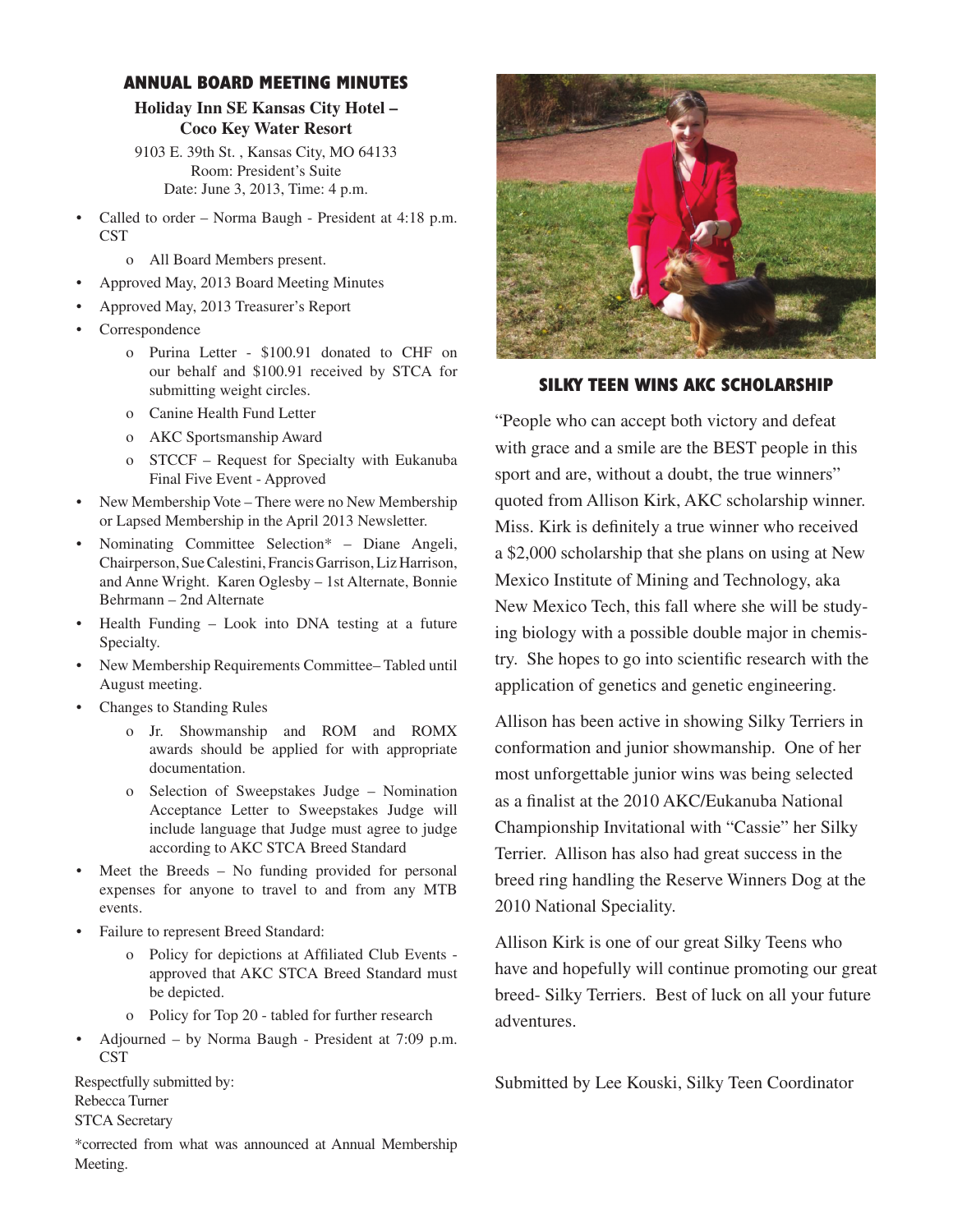#### **THE PURINA PRO CLUB**

The subject of The Purina Pro Club was addressed briefly at our annual membership meeting in Kansas City and I was asked to provide details of this great program. I have personally participated in this program for over 10 years.

If you feed any Purina food, becoming a member of the Purina Pro Club is a huge benefit. I, personally, use Pro Plan foods mixed with several other premium dry formulas, but always save my Purina Weight Circles to earn points to redeem for reward checks. You can also redeem points for merchandise.

Another benefit of joining The Purina® Pro Club® is the chance to help our breed by participating in the Purina Parent Club Partnership Program or PPCP.

There is no cost to you. When you choose to participate, Purina will donate 10 percent of the value of the Weight Circle points you submit - half to the national breed club you choose and half to the Canine Health Foundation.

This means for every \$100 in Weight Circle points you submit, Purina will donate \$10.Your earned points are not touched. The donation is used to conduct health and wellness studies, education campaigns and rescue efforts for your chosen breed.

To become a member, go to https://purinaproclub.com/ Choose, become a member. You must personally care for 5 or more dogs to be eligible for membership. Complete pages 1-5. On page 3 you will list the breed club to which you are a member. On the last page, be sure to declare participation in the Purina Parent Club Partnership (PPCP) Program and select Silky Terrier Club of America, Inc. from the AKC Breed Club list.

Save all of your weight circles from any of the eligible Purina brand foods. Canned Veterinary Diets are also eligible and the weight circle is on the bottom of the cardboard case tray. Once a member, personalized claim forms can be printed from the Pro Club website. If you are already a member of the Pro Club, but did not associate your membership with the breed club, you can amend your profile to include this benefit for the club. If you have a problem making this change, you can call 1-877-PRO-CLUB for assistance. This is a free and simple way to donate to our breed club and to the Canine Health Foundation. Purina dog food checks pay for about 1/3 of my yearly food bill……well worth my time and effort.

Respectfully submitted, Wendy Harmon

Г

*"STCA is attempting to compile a list of what the Club has and where it is being stored. If you are currently storing any STCA items, e.g. trophies, Meet-The Breeds handouts, etc. please contact the STCA Secretary, Rebecca Turner, at STCASecty@gmail.com and let her know what you have.*

#### **NOMINATING COMMITTEE**

The 2013 Nominating Committee for the 2014/2015 slate is as follows:

Committee: Members of the committee are:

Diane Angeli – Chair (dianeangeli2183@gmail.com) Sue Calestini Frances Garrison Elizabeth Harrison Karen Oglesby

Alternates for the committee: Bonnie Behrman – 1st Alternate

Positions up for election: President Treasurer 2 Board Positions

Suggestions for nominations can be sent to any member of the Nominating Committee. Please include each nominees resume. These nominations must be received by the Nominating Committee no later than August 1, 2013. The slate must be completed by September 1, 2013, so it can be published in the September Newsletter.

This Committee is different than what was announced during the Annual Membership meeting due to certain elected members of the Nominating Committee being unable to serve, therefore the alternates have been moved on to the committee.

#### **NEW MEMBERS APPLICATIONS**

Please send requests for new member application forms to:

> Suzanne M. Detwiler 1 Clipper Rd. Unit A Rancho Palos Verdes, CA 90275-5956 310-541-6594 NEW EMAIL ADDRESS silkysuz@yahoo.com

### **New Applications received during the month of May:**

None

#### **Lapsed Member Re-applications received during the month of May:**

**Applications pending during the month of May:** Donna Hitz-application is missing one document

#### **Applications to be voted on in May:**

None